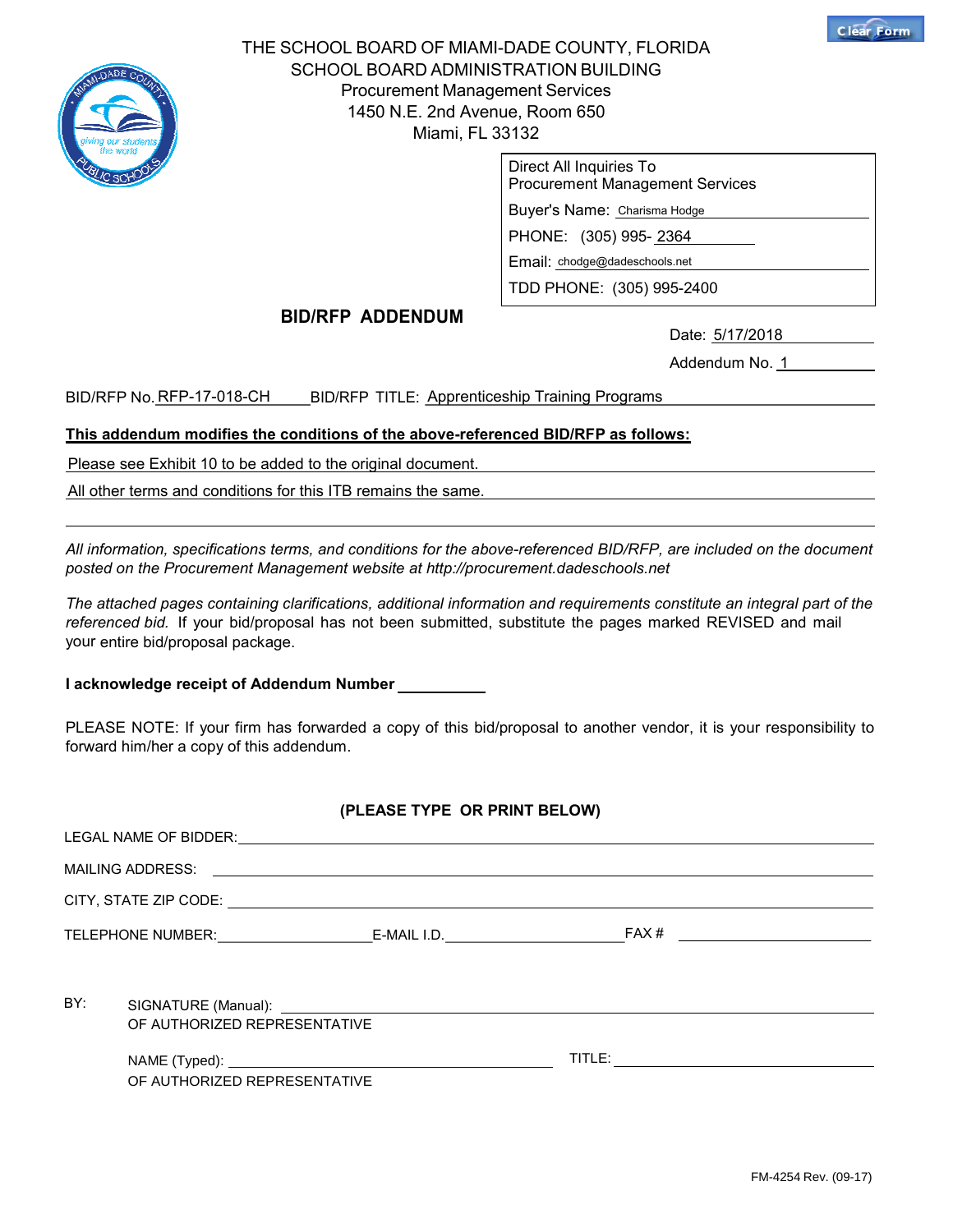Generated by MDCPS TestVendor1, MDCPS Test Vendor on 4/11/2018

## **Certification Application: Start Certification Application**

Help & Tooks

**Need Help?** 

Download Part 2 of the user manual

> Sign up for a **Training Class**

# New Application for Miami-Dade County Public Schools

M-DCPS's New Application for Small Business Enterprise (SBE), Micro Business Enterprise (MBE), Minority Women Business Enterprise (M/WBE) Certification.

This application is for NEW Small Business Enterprise (SBE) & Micro Business Enterprise (MBE) & Minority/Women Business Enterprise (M/WBE).

Note: Firms currently certified by M-DCPS should not submit a New Application. Instead submit a Recertification application, due on the anniversary date.

Review the information below and complete the eligibility requirements then click Continue.

For more information about M-DCPS's SBE/MBE/MWBE Program, please visit the http://oeo.dadeschools.net/ page.

For quidance, please call 305-995-1307 or email oeo@dadeschools.net.

## Company & Contact Information

Select a company type and application auto-fill option. Confirm or enter your personal and company email addresses to permit us to contact you quickly for technical support, if needed.

| YOUR EMAIL ADDRESS *   | total concerts for a chief that he comes a set to content to the contribution to complete the manager of concert<br>mdcpstest1@b2gnowuser.com                                                                                                 |
|------------------------|-----------------------------------------------------------------------------------------------------------------------------------------------------------------------------------------------------------------------------------------------|
| COMPANY EMAIL *        | mdcps1@b2gnowuser.com<br>The model process process and a                                                                                                                                                                                      |
| COMPANY TYPE *         | Corporation<br>the model of the management of the second control of the second control of the second control of the second control of the second control of the second control of the second control of the second control of the second cont |
| APPLICATION AUTOFILL * | G.<br>Use existing account information to auto-fill application                                                                                                                                                                               |

## **Eligibility Requirements**

The following basic criterion is used to evaluate eligibility for certification. However, meeting these basic items does not guarantee that an application will be approved. This is only intended as a general overview to see if your firm should apply for certification.

Is your firm registered as a vendor with MDCPS?

 $C_{\text{Yes}} C_{\text{No}}$ 

Does the owner and/or qualifier of the business have the required professional licenses and contractor qualification licenses?

 $C_{\text{Yes}} C_{\text{No}}$ 

Does your business have a occupational license and all required professional licenses and/or contractor qualifier licenses?

 $C_{\text{Yes}} C_{\text{No}}$ 

For SBE/MBE Applicants only: Has your business been established for at least one year or the principals of the business have at least